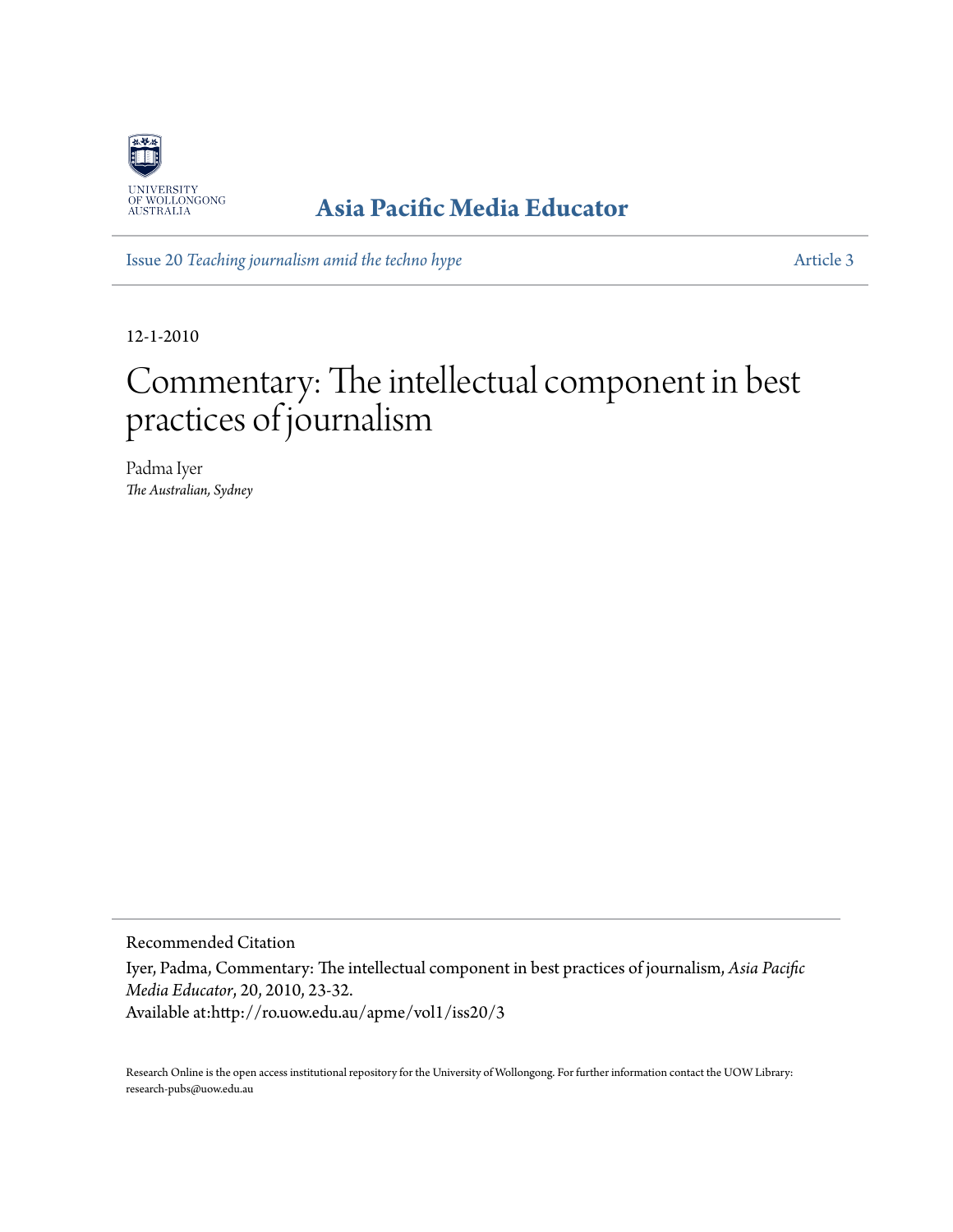## **Commentary** The intellectual component in best practices of journalism



**Padma Iyer** Special Projects Editor, The Australian, Sydney pad97@hotmail.com

Historically, the key questions facing journalism curriculum designers are: Should journalism education be about imparting a set of skills or the preparation of a philosophical mind infused with a spirit of inquiry? Is it about a way of doing or a way of knowing?

The news industry have found the answers in a way that give them control over the education – or rather, the training – of journalists. Many organizations have set up their own "news universities" as have many teams of "retired" journalists. These inhouse learning centres typically have experienced journalists at the helm designing curriculum and enrolling their own journalists into training programs. An example is News College, set up by News Limited to train its journalists in editing, reporting and legal vetting of stories.

Dedicated training institutes comprising experienced journalists have also made the outsourcing of training tasks easier for the industry. An example is the Poynter Institute in Florida, which runs many short-term courses for the benefit of practising journalists. The intention is to upgrade the practical abilities of journalists in the essential tasks of content production, whether it relates to text or images.

Universities, in this scenario, have failed on two counts. They have failed to make the distinction between education and training. And they have failed to close the learning loop for journalists. Training is the teaching of a practical skill. Education is the imparting of knowledge. For example, teaching game theory in economics is part of education – it provides universal frameworks of wide-ranging applicability. Teaching students how to construct financial charts is imparting a skill. In general, the acquisition of knowledge is irrelevant to its immediate practical use - for example, learning about the social history of Shakespearean England as part of a course in English literature. Essentially, training is highly directed towards practical applications.

There are, however, commonalities between education and training: both help professionals adapt to change in internal and external environments. Both provide

Asia Pacific Media Educator, Issue No.20, December 2010 **23**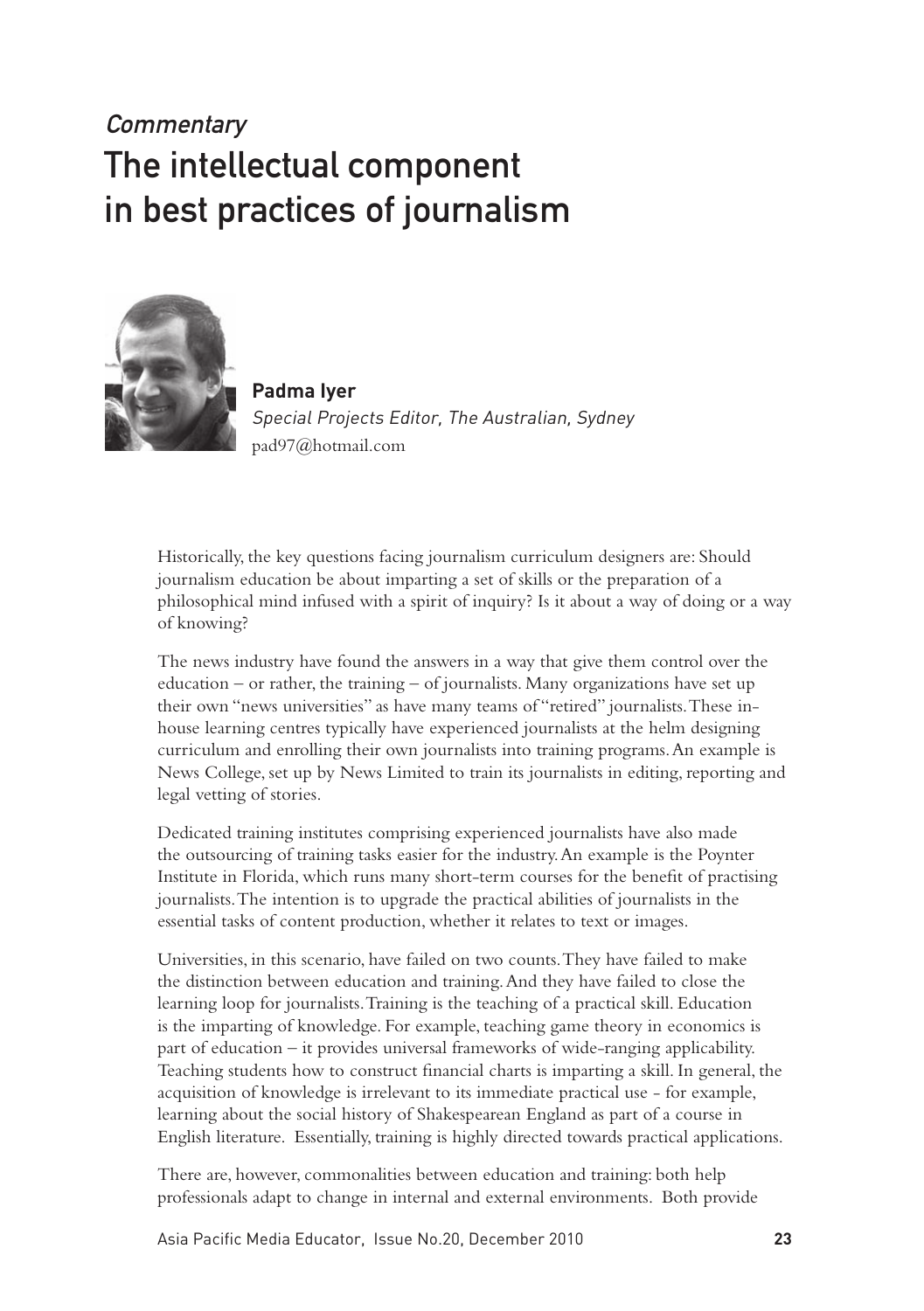learning opportunities. Where they differ are in its purpose, scope and duration. Education aims to make individuals think differently by providing a wider knowledge base; training intends to make them perform differently by imparting new capabilities of doing. Education provides diversity of outlook; training is task specific. Training lasts from a few hours to a few days; education is imparted through semesters lasting weeks and continued through several semesters. In the larger context of individual learning, training sessions are miniaturised loops of education focusing on "doing" competencies.

Journalism knowledge is derived from practice, like medicine or carpentry. It is largely based on "doing". Theory is an after-thought, a refining statement on techniques used in journalism. It has as yet little overriding power to dictate practice although it is useful as an analytical tool. Journalistic knowledge – the kind that can be articulated, documented, passed on through education and perpetuated through practice – is constructed by analysing and codifying practice. Diagrammatically, the knowledge constructing phases are as follows:

External phenomena  $\longrightarrow$  observed or experienced first-hand by "news sources"  $\rightarrow$  mediated by journalists  $\rightarrow$  mediating techniques perfected at work  $\rightarrow$  techniques collated into books or incorporated into journalism curriculum (at universities)  $\longrightarrow$  taught to intending journalists who practise the techniques of news narratives  $\longrightarrow$  improved by peers  $\longrightarrow$  incorporated into the curriculum (at universities)

But this model of knowledge construction is becoming outdated for two reasons:

- 1. The industry is changing. It is not merely journalists who are left behind for want of adequate "know-how" to cope with change. Organisations are constantly updating their practice. Convergent newsroom is the industry's effort to adapt to changes in the external environment, but whether it is an adequate response is not within anyone's powers to speculate.
- 2. Industry is setting up in-house knowledge warehouses mini colleges with the specific purpose of teaching younger journalists using the expertise of older journalists. The job of collating accumulated practical wisdom – the result of newsroom's collective experience curve – is being done at marginal costs by large news organisations. In-house teaching units are generally run efficiently through the intranet with minimal supervision. Another way in which industry captures its own accumulated knowledge is through teams of journalists establishing training units. Both these efforts by experienced journalists give organisations greater control over learning outcomes. There is great scope for organisations to explore the possibilities in educating their own journalists. This is an expanding area of educational enterprise by organisations that were not primarily set up as educational institutions. Their gains in education must no doubt be counted as lost opportunities for universities.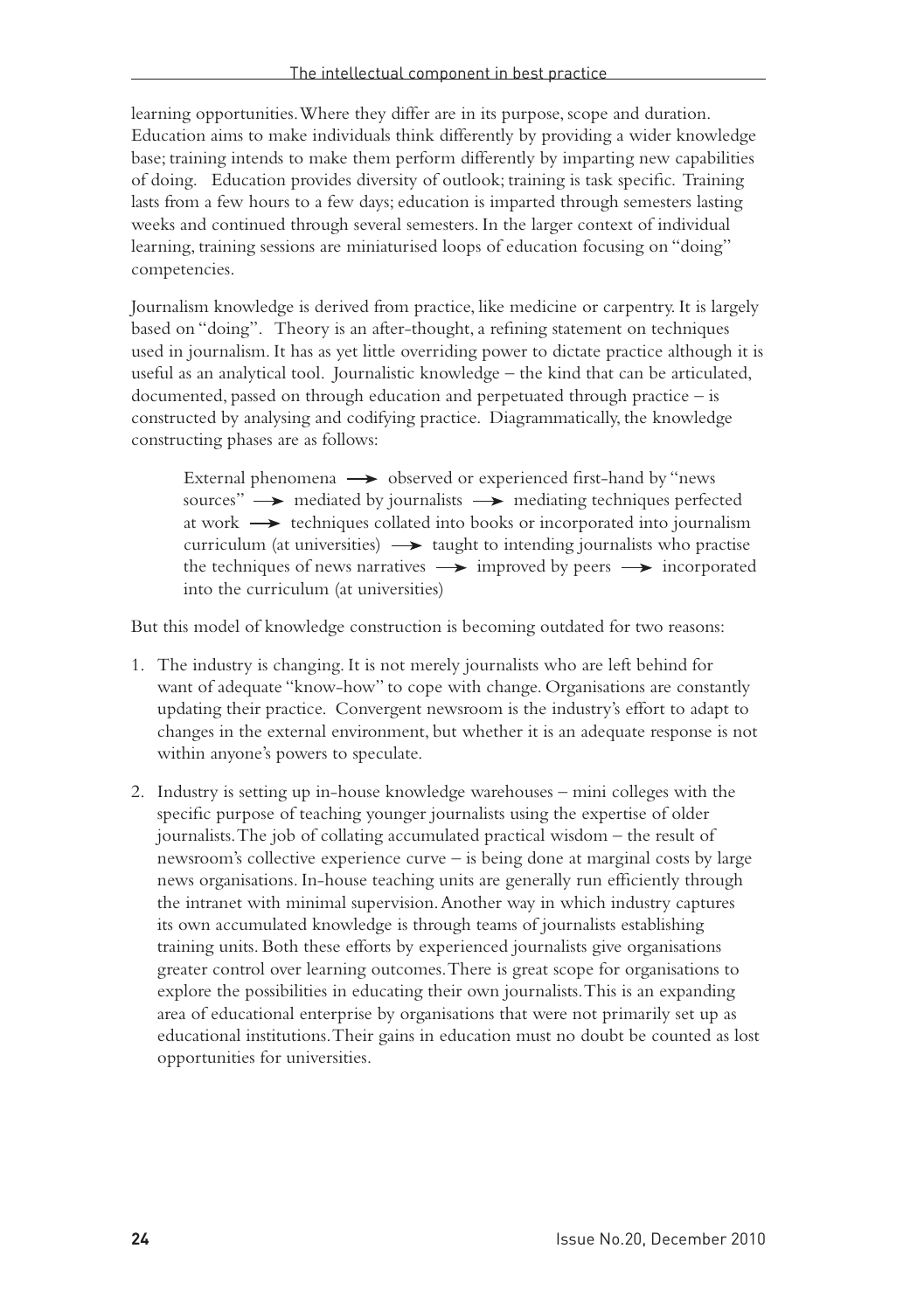The new, evolving learning loop is:

Universities (produce) graduates (who work for) news organizations (that perfect) journalism techniques (that are taught in-house) to mid-career journalists.

This is the first level of lost opportunity for universities. At this level, journalism production houses become formal centres of learning. Although the higher aspects of theory formation do not occur at this stage and are generally avoided by in-house training centres (which profess a bias towards learning by doing), theory is only a few steps away.

The second level of lost opportunity arises from universities focusing on traininglevel courses in their journalism curriculum. While universities are trying their best to meet industry needs, the message arising out of this practice is that industry can match university level courses with a bit of innovation and effort. After all, the strength of expertise already exists in the industry. Thus meeting the industry at its level is a losing game for universities.

It is possible that universities are losing out on both these counts – first in failing to meet industry needs, and secondly, through the paradoxical situation of trying to meet industry needs by downgrading their curriculum to industry-level practice.

#### Closing the learning loop of journalists

Universities have traditionally emphasised theoretical rigour, reflecting the awareness that students leaving their portals are unlikely to submit themselves ever again to an intensive education. Hence, universities have the responsibility to go beyond the training paradigm to give students more than just the tools, which will get them a job.

Media practitioners, however, have viewed journalism education with some scepticism, rejecting both the emphasis on media theories and the narrow skills-based treatment. Some of the most prominent pundits do not hesitate to make their contempt for journalism schools known, as former *National Post* editor Ken Whyte did after hiring 135 journalists for the start-up daily in 1998. "Given a choice of two people with more or less equal experience, we would choose the person who hasn't gone to journalism school," declared Whyte. "Journalism schools leave people with a narrow appreciation of the craft and a hard-and-fast idea of what it takes to be a journalist."1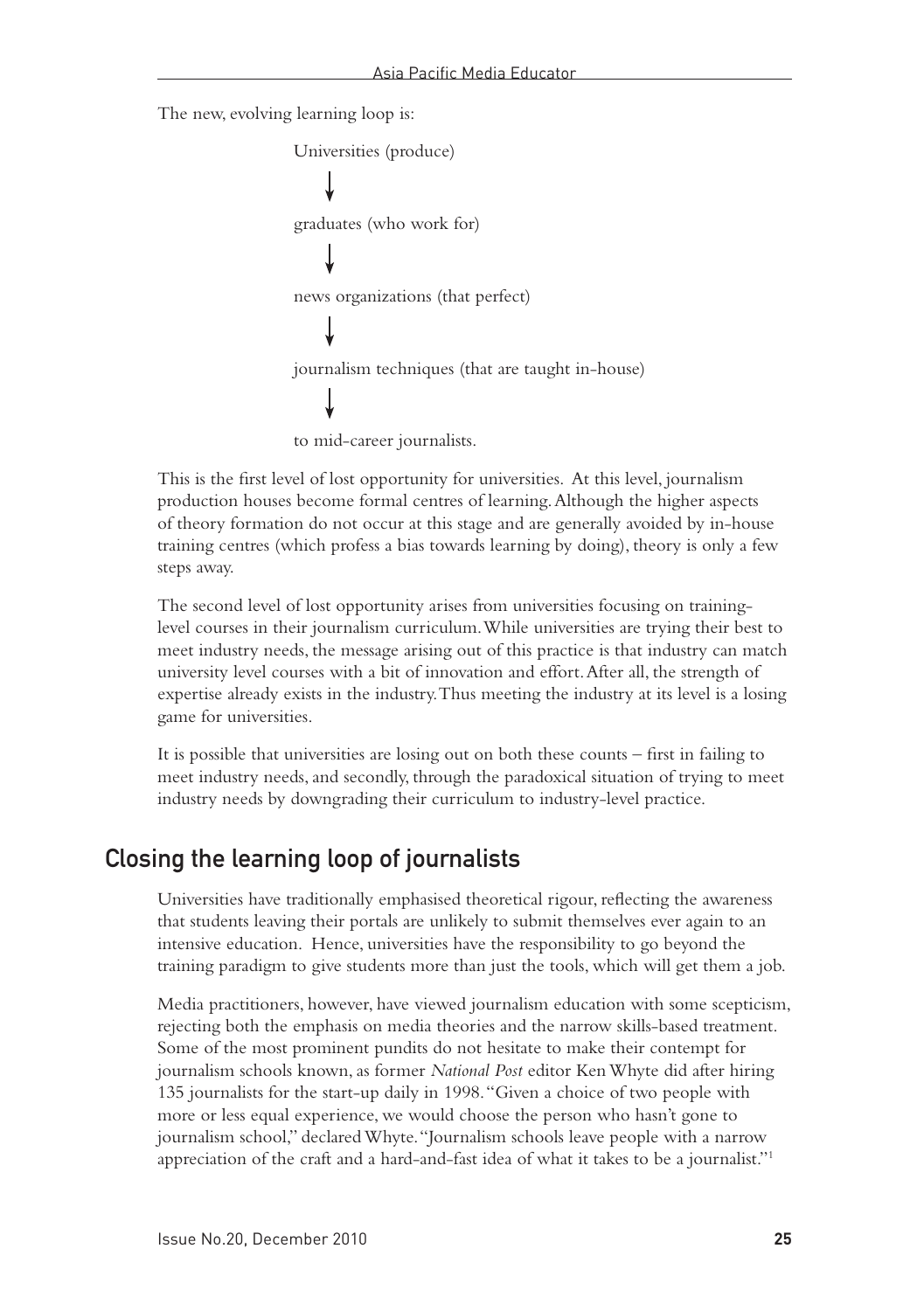Perhaps in response to media industry requirements, leading journalism schools have pitched their weight behind practical ability coaching. Quoting mass communication theorist and media critic James Carey, the Columbia Graduate School of Journalism website says, "Here you will study the practice of journalism. Not the media. Not the news business."

Against this background, my commentary aims to show the plausible pathways for universities to educate practising journalists amidst the accelerated pace of change in newsroom management and news production paradigm. The key changes are:

- 1. Readership is migrating from the low technology to high technology end of the journalism output spectrum – from newspapers to the web. This has resulted in newspapers, to an extent, writing their own obituaries. The slow death of the newspaper as we know it – a printed product on paper that can be priced and home delivered in the morning – is a foreboding that is gaining credibility, deriving its momentum from the demise of many newspapers in the United States and the mergers and acquisitions taking place in the industry. Where newspaper circulation is rising – in developing nations such as India and Indonesia – it is mainly fuelled by increasing literacy rate and the time lag between new technology development and its proliferation. In the developed world – the largest consumer per capita for newspapers – the downsizing of old technology has been accompanied by a simultaneous proliferation of new technology offerings – pay television channels, news web sites, social networking, mobile phone news content. The combined effect of these changes can be seen in the form and content of journalism – a farreaching transformation that goes beyond a technological makeover.
- 2. Journalism has become more accessible from a production perspective. There is a frontier territory mentality that has the potential to make every mass media consumer a 'journalist'. Websites, blogs, emails, mobile phone texting, and social network sites such as Facebook and Tweeter have altered the factory settings for media. Factory-like buildings and large newsrooms are no longer necessary for the practice of journalism. The aggregation of content that used to take place in the newsroom – news gathering, writing, rewriting, copy tasting, editing, embedding of content into 'news bearing' formats such as television or radio programs or newspaper pages, and ultimately the firing of the magic bullet that prints or broadcasts news for simultaneous consumption by a mass audience – has now been reprogrammed to occur within the minds of the consumer. Websites do not need a number of journalists and broadcasters or printers to come together at the production centre. The means of production do not require a capitalist to fund them, a management practice to maintain them or the confluence of many professionals – journalists on payroll adhering to an established system of practice and delivering outputs of predictable quality – to ensure their periodicity. News websites and blogs can be maintained and updated by individuals at a low cost. The barrier to entry has been smashed both in terms of cost and preparation of content prior to publication. The "capitalist" system that underpinned journalistic endeavours has been dismantled, at least theoretically. The production of news, however, still relies on on-site collective endeavour with specialised professionals assembling in the one place to produce an output. This production paradigm continues to give the impression that journalism is about staffing newsrooms and switching on huge machines that make 'impressions' or copies of news stories. The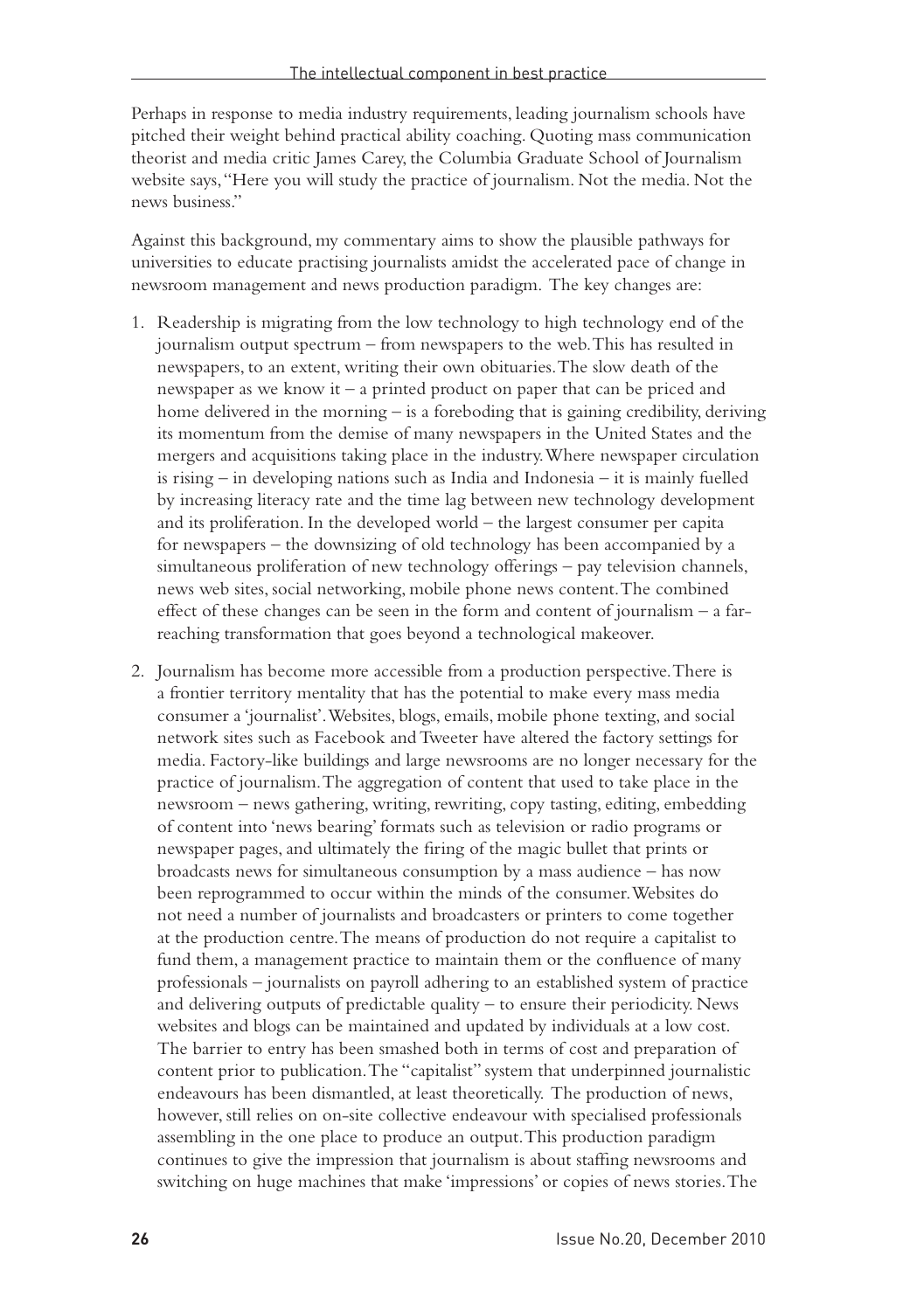Victorian era factory will not go away easily even though the death knell has rung. As a model of news production, the large enterprise is hanging on because the current crop of news producers need them even if the consumers have grown out of them.

3. Differences have developed in the answer to the 5Ws and H of production. Journalism has, before the advent of the web, been engaged in answering this key question: who is situated where to produce what kind of news and how often for audiences situated where. The "why" was a tacit business assumption couched in key competencies of the journalists and the value or sustainability (read profit) statement. The "how" was a factor of visibility and distribution of content – words in print (symbols), voices in the air (invisible), images on television (high visual appeal) – that reflected the preferences of audiences for convenience, and producers for cost. The pre-web paradigm of television, radio and print answered the 5Ws and H in a way that assumed a static readership. A business news channel's production mission – the answer to  $5Ws$  and  $H$  – may read thus: business news (what) on television (how) produced by professional journalists (who) in major capital cities of the world (where) every hour (when) that will change the way you look at the real values of life (why). A radio station's or newspaper's "where" question will be more location specific. A news web site's production mission statement may, however, read like this: a news source (what) that tracks the reflections of experts (who) constantly in touch with a multitude of sectors (where) whenever it is possible to do so (when) through the power of the web (how) for the benefit of anyone who may care to benefit from them in whatever way they may think fit (why). Although it may appear too non-specific for a traditional news production centre, the dynamic nature of the migratory readership and the transitory, ubiquitous, cross-border journalist is clear in the new paradigm. The assumption is that the journalist as well as the reader may cease to exist in their specific roles at any point.

The journalist may transmute into the sole reader and the consumer may decide to produce news at any time without economic sustainability being a key issue. The change of production paradigm has implications for the journalist in how news in being produced. It affects the way in which news is produced. Key assumptions stand challenged. Subjectivity is important instead of objectivity because it is assumed that the means of production are open to all for an equal and opposite point of view. News can be constructed in any sustainable manner – in fact, a new grammar has evolved around the language of mobile phone texting. As to the inverted pyramid, it may just as well be a rectangle (equal importance to all points), a small but normal pyramid (a quick, chronological sequence) or a point (a one-line news break as conveyed through mobile phones). The main takeaway from the expansion of the production spectrum is the subversion of the production paradigm – the blurring of the lines of division between the producer and the consumer, the capitalist and the worker, the news giver and the news taker, the source and the media (that mediates) and news and views. Dichotomies that characterised the news production process have merged into a continuum.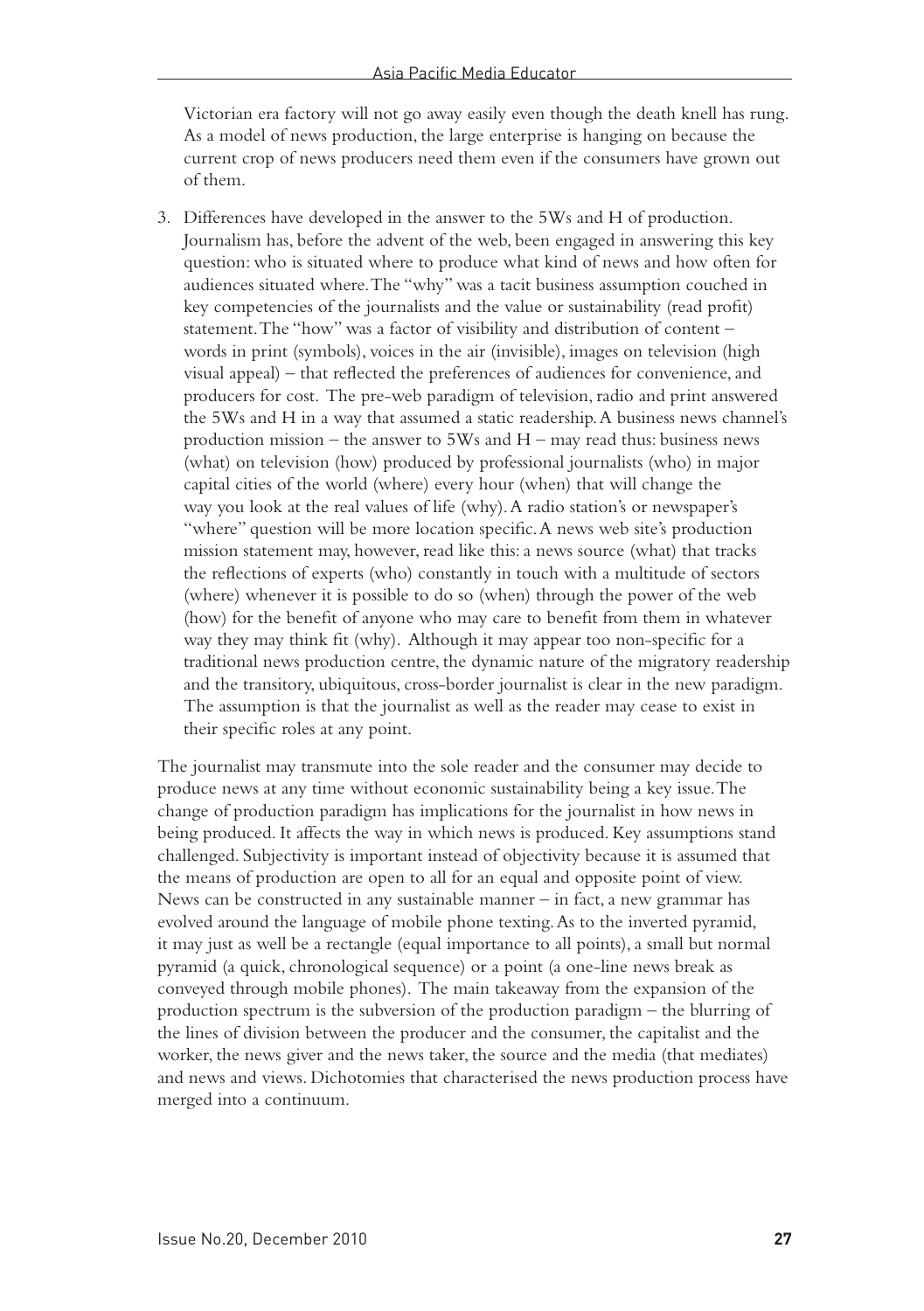#### Learning cycle of journalists

Because of these changes, the journalist's role and self-perception have changed too. But educational curricula as well as the training agenda for journalists have been slow to track these changes. Traditional journalism education follows a linear, unidirectional cycle. Universities educate young individuals who enter the journalism profession and progress through the ranks with occasional technological training updates in the use of essential software. Education is a one-off flow occurring at the beginning of the career for the journalist. This is not to discount learning being a continuous process: industry takes charge of the learning process as soon as the "graduate" becomes a "journalist". The obvious question is: how can organizations that are themselves struggling to cope with changes in the external environment educate individuals and help them learn to adapt to changes?

The position taken by universities on curriculum design has a significant influence in determining the profile of journalism educators. The dilemma facing journalism education is: should it be research-focused or skills-focused? A research focus will be encouraged by the university tradition, even though it may be viewed with far less enthusiasm by the industry. A skills-based approach forces journalism educators to draw upon their own experience – subject to constant pressures of obsolescence – but it may give the deciding voice in education to current practitioners, who are outside the classroom. This approach also sets the universities on a quest for seeking educators with the strongest profile of industry experience – a situation that leads to unhappy compromises for both parties.

These dilemmas at the pre-employment level of journalism education have only served to distract educators from the essential qualitative issue: how can they ensure that students make meaning out of transformational forces in the world around them and communicate it effectively to their audience? This is a larger exercise than the use of news-gathering and news presentation skills. It involves a discussion of the nature of intellectual freedom available to media practitioners.

Freedom – obtaining it and making use of it – is an exercise in negotiation. It usually starts with a less-than-ideal situation, given the political constraints imposed by governments. The newsroom hierarchy is the second limiting factor. It can be hypothesised that journalistic decisions are made within a culture of "management" – where the organisational structure restricts what can be written and how it ought to be written.

A third constraint is the media product's strategic position in the marketplace – whether it has been designed as a popular product or a niche product, and where it perceives its core audience and revenue sources to be, and how it organises the flow of information to them. Its business strategy creates goalposts that cannot be easily altered, irrespective of whether or not the journalist works within a broader governmental framework guaranteeing a reasonable amount of freedom to collect and disseminate information. There is a little room to move, but not much. No single journalistic heaving will uproot the media product's anchor in the marketplace. Such a freedom is ordinarily not available, except through operational inefficiencies.

What is guaranteed to journalists, even under controlled regimes, is the freedom to think – about superior ways of engaging with the task of content gathering and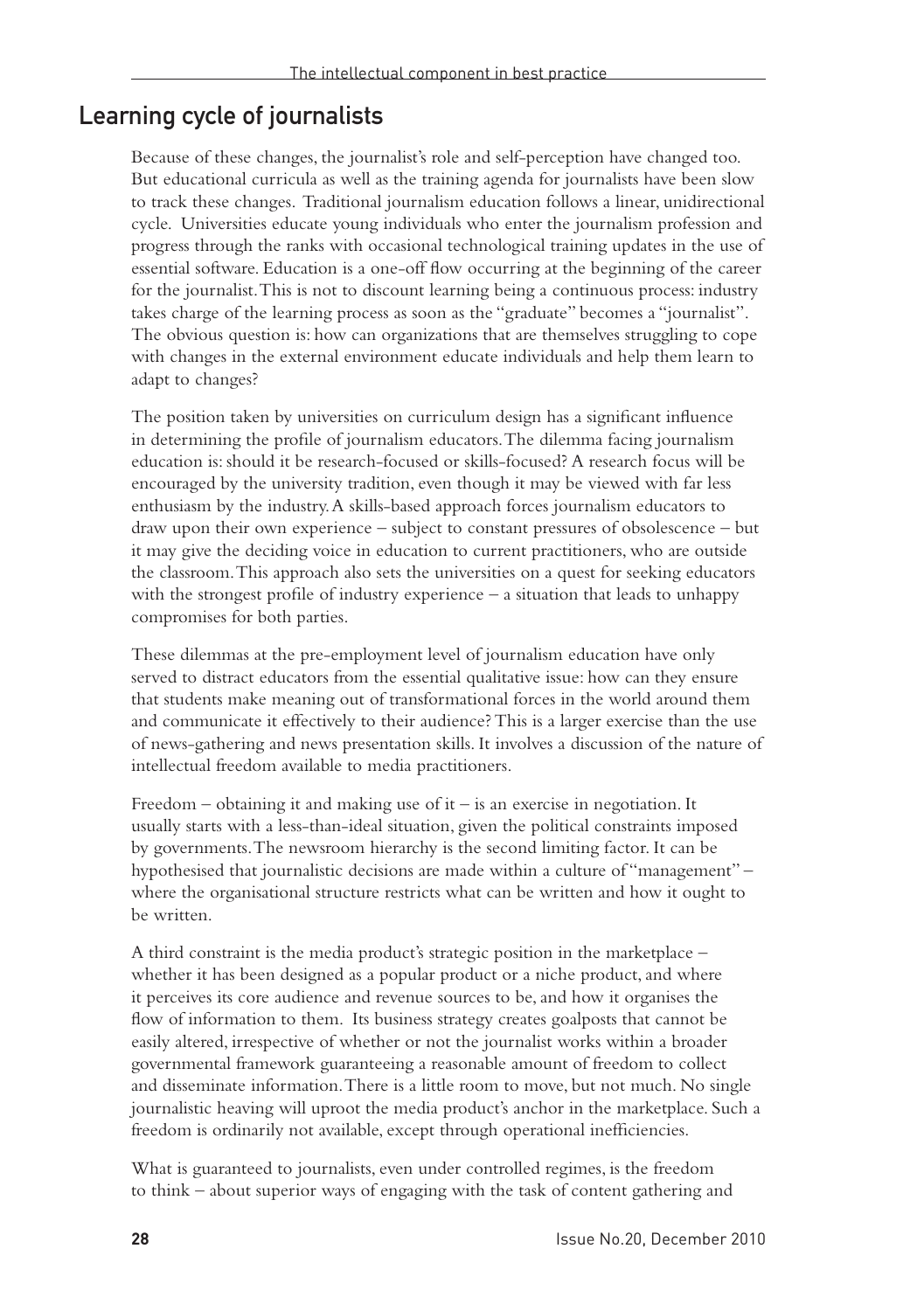presentation. Journalism education addresses this freedom, at the individual level, and develops it by identifying key questions a journalist can ask. The answers inevitably undergo a process change before they can be broadcast or published. The journalist's main task is to ask the right questions, given any situation, and seek the most complete set of answers.

Journalism education at the university level achieves its purpose in making the student frame qualitatively better questions. The storytelling, the bullet lead, the analysis, the backgrounder, the sound bites are often the accessories that help the journalist tell the audience with confidence, "These are the questions I have asked and these are the possible inter-relationships between the answers". However, journalism education that focuses on the accessories misses the point. Journalism as a way of doing misses an opportunity to create a platform for best practice. Best practice is the use of the ability to reflect that results in a superior performance. It is about seeking better ways of knowing and better ways of doing.

Paradoxically, the framing of the research question at the academic level is a very similar exercise to the journalist's inquiries before embarking on a story. Educators who see a parallel between the two achieve long-lasting results. They impart a skill as well as the knowledge base on which it rests. They teach a way of knowing.

Classroom exercises, group discussions, simulated newsroom practices and the production of a student newspaper or website are useful steps that contribute to the task of embedding skills. But journalism education needs to go beyond the ability to create content. The interview, the background research, the writing and the editing are activities that need to be practised. They can be perfected until the studentoriginated content gains instant publishability. But these activities do not constitute the core of education. These are the very skills that journalism trainees pick up from the newsroom merely by being there. The industry can justifiably claim to be able to impart these skills within a few weeks to anyone who has not had the privilege of undergoing a journalism course. Journalism education will be running out of puff if it aims to give students an advance standing amounting to a few weeks in the newsroom. Important as these activities are, best practice in journalism emerges from the longterm knowledge base of each student. Here the universities have a strategic advantage. The academic component that underpins the skills – which consists in the debriefing, the reflective discussion and ability to justify and improve upon the activities – is the most significant aspect of university education. This intellectual engagement provides the would-be journalists with a methodology that can be adapted to changes in the industry. It gives them endurance. With sufficient application, it can lead to excellence.

At the mid-career level, education takes the form of training. Studies have shown that training is hardly undertaken in media organisations except to update technological skills in the use of new software. 2 . Technological process improvement sums up most of the training programs in the industry. Practitioners may point out that the interpersonal exchanges – conversations, emails, discussions, presentations – which occur during content production routines are essentially educative: they contribute to efficiency achievements and the industry imperative to justify current best practice. Learning on the job has been the practitioner-preferred way of career advancement. Journalism schools pay a tribute to this method when they create simulated newsroom environments.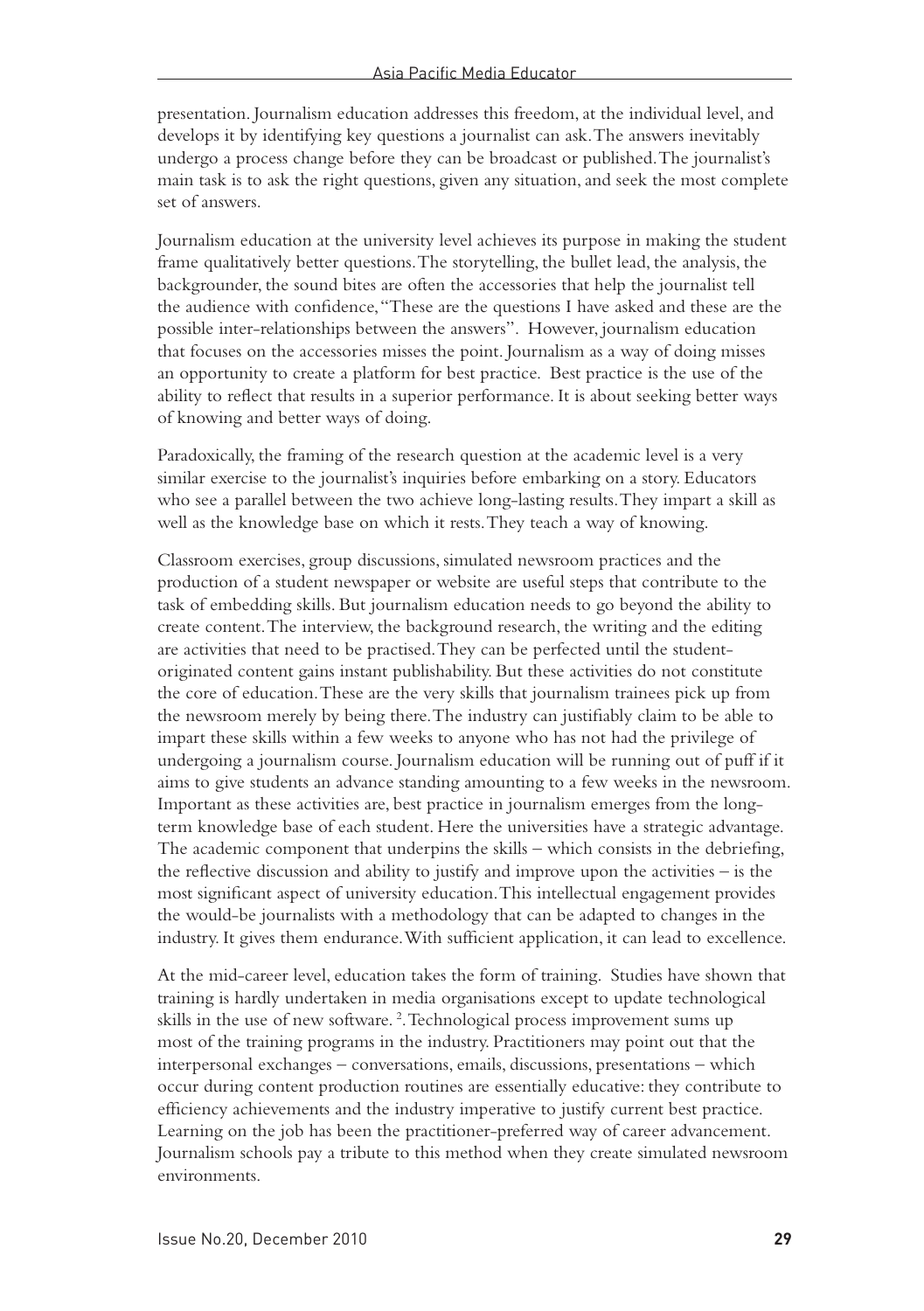Apart from technology updates, mid-career journalism education occurs only when motivated individuals enrol for courses that will lead them into an educator's role. Some media organisations have made it mandatory for journalists to attend a course on journalism law and a sub-editing course, especially if they are reporters intending to become editors. These courses are activity-oriented, laden with practical examples and a minimal amount of accompanying notes so as to impress on the journalists the need to act quickly under deadline pressure. In many ways, they are an extension of the simulated newsroom.

The practice of journalism differs a great deal from one media organisation to another. Different narrative styles define the tabloid, broadsheet, television and web approaches to a news story. Within the industry, there is hardly any attempt to document practice – what constitutes an acceptable level of practice, let alone a superior performance, or best practice. Journalists inducted into new roles from the outside take a sink-orswim approach, trusting their instincts and the ability to "learn from the newsroom". Externally administered or monitored standards are absent. In fact, even internal monitoring of key performance indicators is seldom done. The subtler observances of harmony – and disharmony – within the team are not calibrated on a visible scale. Competency levels are not defined or benchmarked.

What constitutes competency? A competency has been defined as an underlying characteristic of an individual that results in a superior performance in a job.<sup>3</sup> It "is a fairly deep and enduring part of a person's personality and can predict behaviour in a wide variety of situations and job tasks".4 Few newsrooms have systems in place to define and measure competency. Practice has dwelt for too long on what will suffice or "pass muster". Best practice can be identified only if current practice is documented. Practitioners may point out that:

- • Current practice is in a state of flux because of technological and competitive forces at work.
- • Current practice differs from one media product to another.
- The market is changing. Audiences are migrating from one form of media to another.
- Media fragmentation the concurrent existence of different formats obfuscates theory formation from practice.

These may be the reasons behind the absence of best practice standards that could be applied consistently across geographical regions, technological platforms and format differentials. There is no single best practice standard: there are many. It is a rich field of individual pickings for the eager learner – it's an unmapped terrain for the trainer.

Mid-career training of journalists is a largely unexplored area. Externally administered education of practising journalists has great potential if only because it has not yet begun. There are at least three areas in which such an education can be anchored:

- • Improving current practice and setting best practice standards.
- • Introducing newsroom management concepts to those who are on the threshold of career progression.